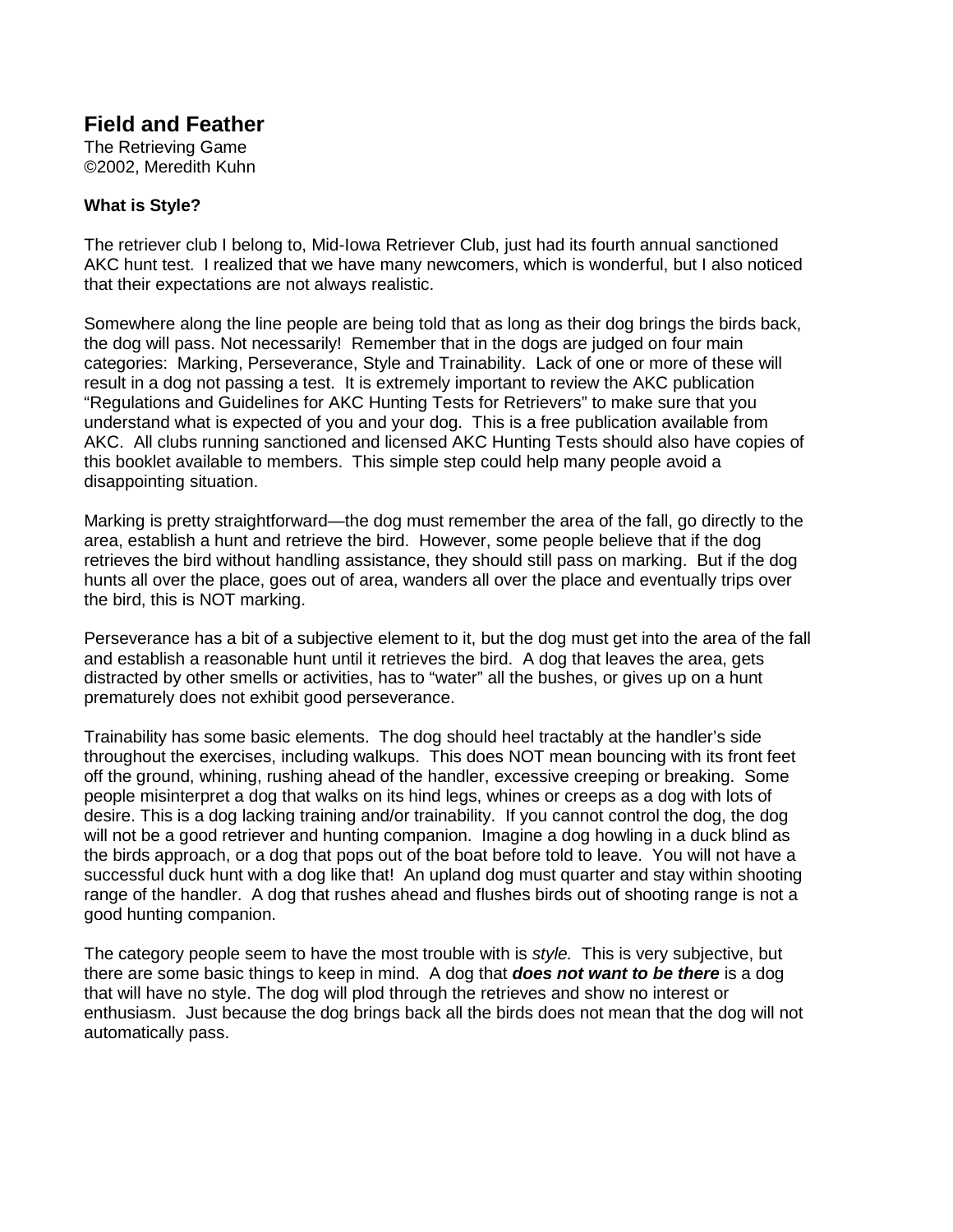Several years ago, I was running a senior test. The first series was a water double with a blind. The water was a shallow, muck yf arm pond surrounded with cattails and curious cows. It was what is termed "running water " which means it is too shallow to swim so the dogs run through it. I watched one dog that performed all the tasks but the dog didnot pass. Why? Well, when other dogs trotted or ran through the standing water, this dog walked in slow motion, picking its way through the mud. When the handler gave whistle commands, the dog turned like it was a slow motion robot, and then slowly took the cast — the correct cast, but everything was in slow motion with no wagging tail or any sense of enthusiasm. I heard the o wners after call - backs (when the marshal lets the handlers know which dogs have passed that series) frustrated why the dog did not pass. They kept saying "But he got all the birds!" Yes, he got all the birds, but he didn't want to be there . He had nosty le.

The first dog I ran in hunt tests was my BJ. BJ doesn't do anything in high gear, but she still shows enthusiasm. She is very deliberate in hermarking and retrieves, but she has a spring y trot and a happy tail. She proudly present seach bird to me and is ready to go again. No, she isn'tflashyandfast, but she does want to be the reand she does want to work. Even at age 13, she still lights up when I throw her a bumper or a bird. Her trotisal it tles lower but hertail is still happy.

Atthe junior level, marking is the top priority, but I have seen many junior judges give toomuch leeway on this. They lett he dogs have huge hunts, running all over the place before returning with the bird. Although at the junior level we are dealing with inex perienced dogs (not necessarily young dogs), we —as judges and handlers --still need to establish some standards for quality of work. If a person's dog passes at the junior level with poor marking and big hunts, then that person may think that same level of "marking" is acceptable at the senior level or master level. Style should still play a part at the junior level. The dogs hould be interested in the task, but not out of control. The dogshould go briskly to the area of the fall, establish a hunt and r eturn to the handler without any side trips. The dogshould have its tail up and be happy to work with its handler.

When you getto the senior level, the dog and the handlershould be more experienced, and therefore, should be held to a higher standard Large hunts are inappropriate except for extenuating circumstances (extremely heavy cover, a cripple that is on the move, etc.). Style should be apparent. The dog should want to be the reand want to do the work. You can have a dog with flawless mechanics but no style, like the dog I mentioned earlier. The dog took straight lines to the marks and never refused a cast, but it hesitated in picking up the birds, plodded through everything with its tail down and had a look on his face that said, "I'd rathe r be on the couch!" That is an example of nostyle.

Atthe master level, the dogs are supposed to be "finished retrievers." This means the dog is a "no-slip" retriever (doesn't break), the dog can success fully mark multiple retrieves and works as ateam with its handler. The handling should be crisp and clean. Style with multiple marks means enthusias m throughout the exercise —returning from each bird ready to retrieve the next. It meanstail up, willingness to work and responsive ness to its handler.

Styledoesn't mean adog has to perform everything at break ---------------------accuracy, but it does mean that the dogshould be happy to be the reand happy to work. A dog with style is a dog that you enjoy watching water and you would like to own.